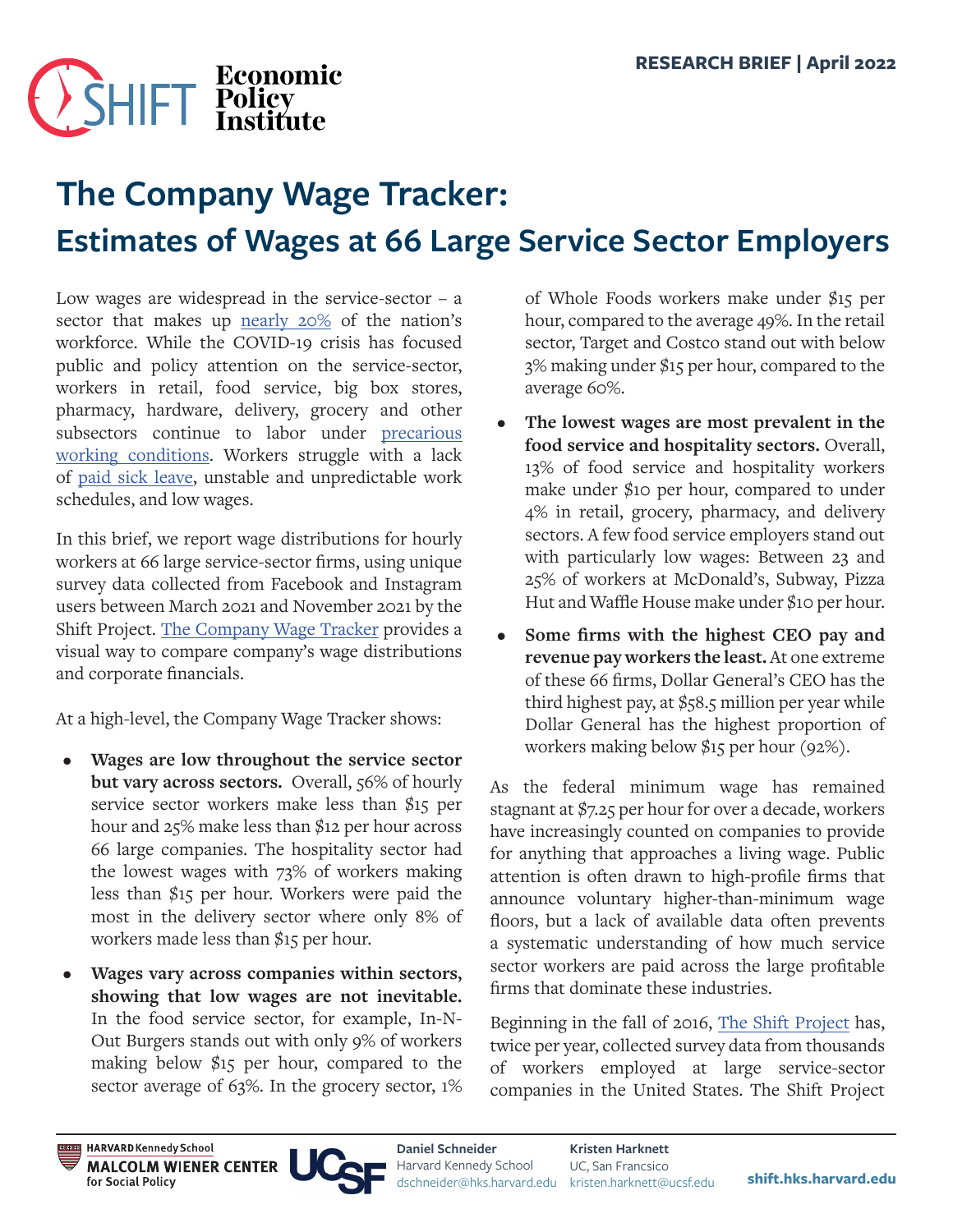survey provides unique insight into job conditions for workers at large companies, including hourly wages and tipped wages, and The Shift Project's linked data structure allows for unprecedented insight into the wage structure of these firms, by name.

The Shift Project recruits survey respondents using online Facebook and Instagram advertisements, targeted to workers employed at specific large retail and food-service employers. These ads appear in the newsfeeds of workers employed at a particular company, such as McDonald's, display a picture tailored to their workplace setting, and include a headline, "Working at McDonald's? Take a Short Survey and Tell us About your Job!". Those who responded to the Shift survey invitation and consented to participate were asked to confirm their current employer, then were asked questions about job characteristics and other outcomes, including wages. The Shift Project has used these survey responses to analyze [work schedules,](https://shift.hks.harvard.edu/still-unstable/) [paid sick leave,](https://shift.hks.harvard.edu/essential-and-vulnerable-service-sector-workers-and-paid-sick-leave/) and other [working conditions](https://shift.hks.harvard.edu/essential-and-unprotected-covid-19-related-health-and-safety-procedures-for-service-sector-workers/).

For more information, visit us at: [shift.hks.harvard.edu](http://shift.hks.harvard.edu)

Access the EPI Company Wage Tracker at: [www.epi.org/company-wage-tracker](http://www.epi.org/company-wage-tracker)

**Annette Gailliot** is a Pre-doctoral Fellow at The Shift Project. agaillio[t@hks.harvard.edu](http://dschneider@hks.harvard.edu)

**Kristen Harknett** is a Professor of Sociology at the University of California, San Francisco. kristen.harknett@ucsf.edu

**Daniel Schneider** is a Professor of Public Policy and of Sociology at Harvard University. dschneide[r@hks.harvard.edu](http://dschneider@hks.harvard.edu)

**Ben Zipperer** is an Economist at the Economic Policy Institute. bzipperer@epi.org

## **Preferred Citation**

Gailliot, Annette, Kristen Harknett, Daniel Schneider, and Ben Zipperer. 2022. "The Company Wage Tracker: Estimates of Wages at 66 Large Service Sector Employers." Shift Project Research Brief. [shift.hks.harvard.edu/the-company-wage-tracker/](http://shift.hks.harvard.edu/the-company-wage-tracker/)

### **Support**

The authors gratefully acknowledge the work of Connor Williams and John Schmitt in the preparation of this report.

Support for data collection was provided by the Bill & Melinda Gates Foundation (Award No. INV-002665) and by the Robert Wood Johnson Foundation (Award No. 45264). The views expressed here do not necessarily reflect the views of the Foundations.

Research reported in this publication was also supported by National Institutes of Aging (R01AG066898). The content is solely the responsibility of the authors and does not necessarily represent the official views of the National Institutes of Aging. We also gratefully acknowledge support from the W.T. Grant Foundation and the Washington Center for Equitable Growth.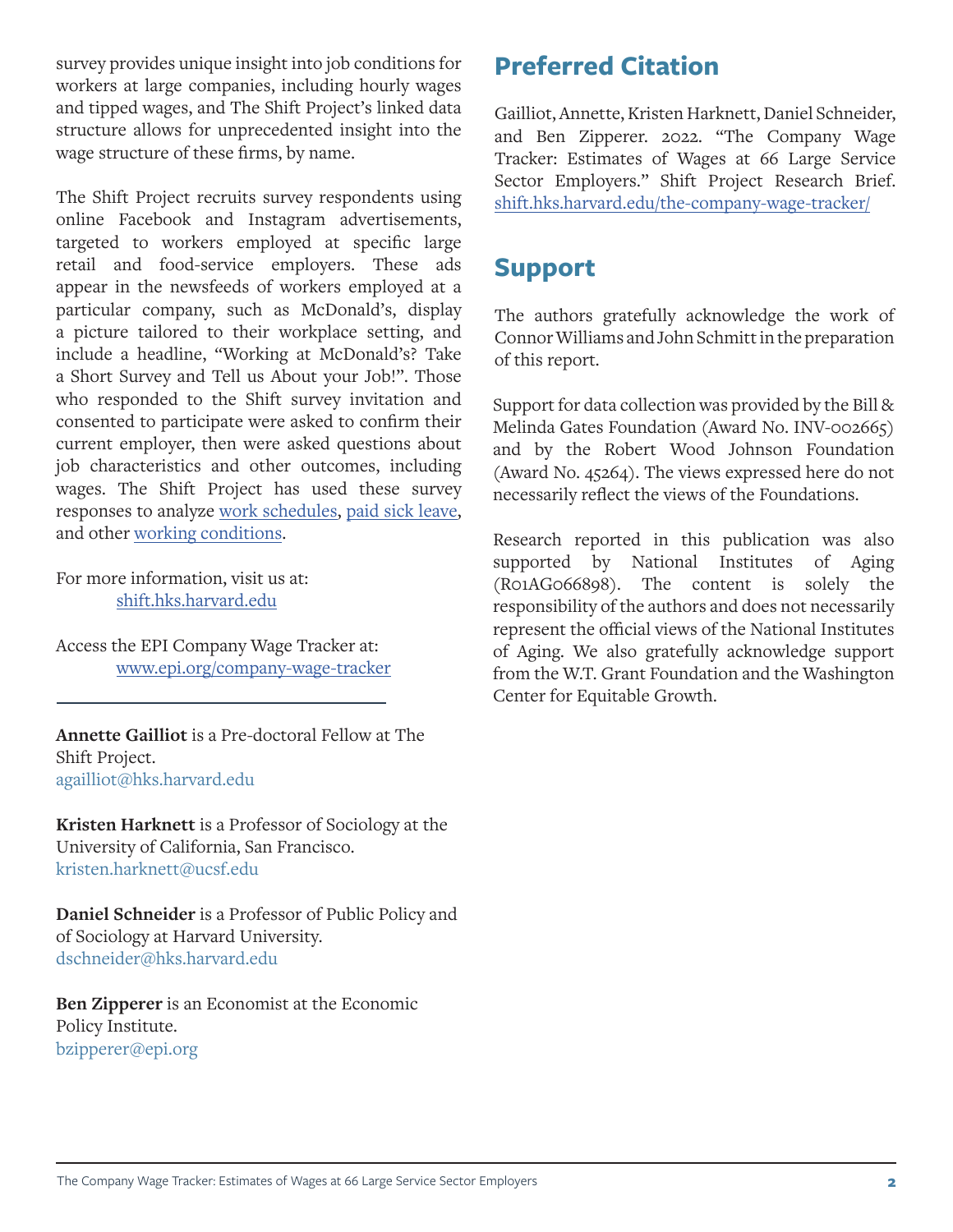#### **Table 1. Wage Distributions and Employer Characteristics (by employer)**

|                           | ● Food     | <b>Grocery</b> |             |             | • Retail    |             | Hospitality   |            | <b>Delivery</b>    | <b>Pharmacy</b> |                   |
|---------------------------|------------|----------------|-------------|-------------|-------------|-------------|---------------|------------|--------------------|-----------------|-------------------|
| Employer                  | Under \$10 | \$10 - \$12    | \$12 - \$14 | $$14 - $16$ | $$16 - $18$ | $$18 - $20$ | At least \$20 | Under \$15 | <b>Employment</b>  | Revenue (\$mil) | CEO Pay (\$mil)   |
| Ace Hardware              | 6%         | 27%            | 25%         | 23%         | 8%          | 6%          | 5%            | 71%        | 38,464             | 8,594.2         | <b>NA</b>         |
| Albertsons                | 1%         | 9%             | 16%         | 21%         | 21%         | 13%         | 21%           | 36%        | 131,158            | 70,275.8        | <b>NA</b>         |
| Aldi                      | $O\%$      | $O\%$          | 16%         | 41%         | 14%         | 9%          | 21%           | 36%        | 20,945             | NA              | <b>NA</b>         |
| Amazon                    | O%         | $O\%$          | O%          | 27%         | 40%         | 19%         | 13%           | 0%         | 1,298,000          | 386,064.0       | 212.7             |
| Applebees                 | 10%        | 10%            | 14%         | 17%         | 17%         | 8%          | 24%           | 42%        | 112,137            | 689.3           | 1.7               |
| Arby's                    | 14%        | 35%            | 26%         | 15%         | 8%          | 1%          | 1%            | 84%        | 68,607             | 3,884.0         | ΝA                |
| Bath & Body Works         | 1%         | 29%            | 38%         | 20%         | 9%          | 1%          | 3%            | 80%        | 32,012             | 12,914.0        | 5.3               |
| Best Western              | 15%        | 32%            | 23%         | 18%         | 5%          | 3%          | 4%            | 77%        | 41,725             | <b>NA</b>       | ΝA                |
| <b>Big Lots</b>           | 7%         | 31%            | 31%         | 19%         | 8%          | 1%          | 3%            | 80%        | 37,000             | 6,199.2         | 5.3               |
| <b>Burger King</b>        | 17%        | 30%            | 25%         | 20%         | 4%          | 1%          | 2%            | 83%        | 191,698            | 3,834.4         | 4.7               |
| Chick-Fil-A               | 11%        | 27%            | 24%         | 19%         | 11%         | 4%          | 4%            | 72%        | 111,163            | <b>NA</b>       | <b>NA</b>         |
| Chipotle                  | 3%         | 13%            | 27%         | 23%         | 21%         | 10%         | 3%            | 54%        | 54,508             | 5,984.6         | 60.7              |
| Costco                    | $O\%$      | 1%             | $O\%$       | $1\%$       | 32%         | 12%         | 53%           | 1%         | 126,439            | 166,761.0       | 17.2              |
| Cracker Barrel            | 13%        | 24%            | 18%         | 14%         | 10%         | 6%          | 16%           | 61%        | 77,315             | 2,522.8         | 5.5               |
| <b>CVS</b>                | $O\%$      | 4%             | 20%         | 19%         | 33%         | 8%          | 16%           | 32%        | 191,712            | 268,399.0       | 15.1              |
| <b>DHL</b>                | $O\%$      | $O\%$          | 3%          | 27%         | 32%         | 16%         | 21%           | 9%         | ΝA                 | <b>NA</b>       | ΝA                |
| <b>Dollar General</b>     | 22%        | 35%            | 27%         | 12%         | 2%          | 1%          | 1%            | 92%        |                    |                 | 58.5              |
| Domino's                  |            | 18%            |             | 18%         |             | 10%         |               |            | 119,904            | 33,746.8        |                   |
| <b>Dunkin Donuts</b>      | 9%<br>8%   | 21%            | 19%<br>26%  | 26%         | 13%         | 3%          | 14%<br>2%     | 53%<br>68% | 105,168<br>117,818 | 4,117.4         | 17.1<br><b>NA</b> |
|                           |            |                |             |             | 13%         |             |               |            |                    | 1,308.0         |                   |
| <b>Express</b>            | $O\%$      | 9%             | 14%         | 21%         | 17%         | 17%         | 22%           | 32%        | 18,759             | 1,208.4         | 1.0               |
| Fedex                     | O%         | $O\%$          | 8%          | 18%         | 19%         | 15%         | 40%           | 14%        | 577,000            | 83,959.0        | 39.7              |
| Food Lion                 | 15%        | 33%            | 21%         | 13%         | 8%          | 7%          | 3%            | 77%        | 64,124             | NA              | ΝA                |
| GameStop                  | 15%        | 16%            | 25%         | 9%          | 21%         | 6%          | $8\%$         | 61%        | 26,562             | 5,089.8         | 2.0               |
| Gap                       | 4%         | 42%            | 20%         | 11%         | 7%          | 5%          | 11%           | 72%        | 126,646            | 13,800.0        | 3.6               |
| Hannaford                 | O%         | 3%             | 4%          | 47%         | 21%         | 10%         | 15%           | 25%        | 62,782             | NA              | ΝA                |
| <b>HEB</b>                | 1%         | 3%             | 38%         | 20%         | 19%         | 11%         | 6%            | 56%        | 23,767             | <b>NA</b>       | ΝA                |
| Home Depot                | $O\%$      | 2%             | 22%         | 29%         | 17%         | 10%         | 18%           | 42%        | 345,139            | 132,110.0       | 39.2              |
| <b>IHOP</b>               | 14%        | 16%            | 17%         | 18%         | 11%         | 7%          | 15%           | 58%        | 74,242             | 689.3           | 1.7               |
| In-N-Out Burgers          | O%         | $O\%$          | 2%          | 22%         | 36%         | 26%         | 14%           | 9%         | 21,017             | 6.6             | <b>NA</b>         |
| Jimmy John's              | 15%        | 22%            | 22%         | 18%         | 7%          | 5%          | 10%           | 69%        | 49,382             | ΝA              | ΝA                |
| Kohls                     | 7%         | 41%            | 24%         | 12%         | 8%          | 5%          | 3%            | 78%        | 135,334            | 15,955.0        | 12.7              |
| Kroger/QFC                | 2%         | 18%            | 21%         | 18%         | 20%         | 11%         | 9%            | 48%        | 268,544            | 132,498.0       | 18.0              |
| LongHorn Steakhouse       | 3%         | 4%             | 8%          | 13%         | 15%         | 9%          | 48%           | 19%        | 156,883            | 7,196.1         | 19.5              |
| Lowe's                    | O%         | 5%             | 31%         | 28%         | 14%         | 7%          | 15%           | 51%        | 244,806            | 89,597.0        | 7.3               |
| Marriott                  | 3%         | 21%            | 21%         | 21%         | 12%         | 6%          | 16%           | 55%        | 263,023            | 10,635.0        | 9.9               |
| Marshalls                 | 3%         | 46%            | 25%         | 16%         | 6%          | 2%          | 3%            | 85%        | 136,314            | 32,137.0        | 14.6              |
| McDonald's                | 23%        | 35%            | 22%         | 14%         | 3%          | 1%          | 1%            | 89%        | 670,760            | 19,207.8        | 3.2               |
| Meijer                    | 1%         | 14%            | 42%         | 31%         | 5%          | 3%          | 5%            | 77%        | 88,167             | NA              | ΝA                |
| Michaels                  | 5%         | 26%            | 26%         | 24%         | 12%         | 6%          | 1%            | 69%        | 43,193             | 5,271.1         | 8.9               |
| Olive Garden              | 6%         | 10%            | 14%         | 15%         | 15%         | 8%          | 33%           | 38%        | 101,285            | 7,196.1         | 19.5              |
| Panera                    | 5%         | 22%            | 25%         | 23%         | 14%         | 5%          | 6%            | 62%        | 72,031             | <b>NA</b>       | ΝA                |
| Papa John's               | 16%        | 20%            | 23%         | 19%         | 10%         | 5%          | 5%            | 70%        | 67,477             | 1,813.2         | 2.9               |
| Pizza Hut                 | 25%        | 27%            | 18%         | 12%         | 7%          | 3%          | 8%            | 75%        | 186,028            | 5,652.0         | 8.7               |
| Price Chopper             | 1%         | 8%             | 35%         | 17%         | 7%          | 11%         | 22%           | 49%        | 12,905             | ΝA              | ΝA                |
| Publix                    | $O\%$      | 14%            | 34%         | 21%         | 12%         | 11%         | 7%            | 60%        | 169,199            | 47,996.6        | ΝA                |
| Red Lobster               | 9%         | 8%             | 10%         | 16%         | 17%         | 8%          | 31%           | 34%        | 61,951             | 7,196.1         | 19.5              |
| <b>Rite Aid</b>           | 4%         | 24%            | 31%         | 17%         | 9%          | 7%          | $8\%$         | 68%        | 33,457             | 24,043.2        | 3.6               |
| Ross                      | $O\%$      | 40%            | 34%         | 22%         | 4%          | O%          | 1%            | 86%        | 58,509             | 12,531.6        | 15.5              |
| Safeway                   | $1\%$      | 3%             | 17%         | 22%         | 15%         | 18%         | 24%           | 35%        | 126,000            | 70,275.8        | ΝA                |
| Sonic                     | 22%        | 32%            | 25%         | 13%         | 6%          | 1%          | 2%            | 85%        | 98,377             | <b>NA</b>       | ΝA                |
| Speedway                  | 4%         | 43%            | 22%         | 24%         | 4%          | 2%          | 2%            | 84%        | <b>NA</b>          | $N\!A$          | NA                |
| <b>Starbucks</b>          | 1%         | 26%            | 26%         | 22%         | 14%         | 6%          | 5%            | 63%        | 225,529            | 23,518.0        |                   |
| Stop & Shop               | O%         | 4%             | 40%         | 20%         | 12%         | 2%          | 22%           |            |                    | $N\!A$          | 5.1<br>ΝA         |
|                           |            |                | 22%         |             |             |             |               | 56%        | 55,356             | <b>NA</b>       | ΝA                |
| Subway                    | 23%        | 24%            |             | 14%         | 9%          | 4%          | 3%            | 78%        | 213,506            |                 |                   |
| Taco Bell                 | 14%        | 31%            | 28%         | 16%         | 6%          | 1%          | 5%            | 81%        | 162,469            | 5,652.0         | 8.7               |
| Target                    | O%         | O%             | 2%          | 82%         | 6%          | 4%          | 4%            | 3%         | 305,538            | 93,561.0        | 77.0              |
| <b>Tractor Supply Co.</b> | O%         | 29%            | 31%         | 24%         | 7%          | 3%          | 6%            | 74%        | 33,500             | 8,351.9         | 12.0              |
| <b>UPS</b>                | O%         | 1%             | о%          | 17%         | 9%          | 10%         | 63%           | 10%        | 543,000            | 84,628.0        | O.7               |
| Victoria's Secret         | O%         | 19%            | 28%         | 26%         | 19%         | 3%          | 6%            | 56%        | 44,378             | 12,914.0        | 5.3               |
| <b>Waffle House</b>       | 24%        | 17%            | 17%         | 21%         | 8%          | 5%          | 9%            | 66%        | 42,473             | NA              | <b>NA</b>         |
| Walgreens                 | O%         | 13%            | 21%         | 28%         | 13%         | 8%          | 15%           | 51%        | 202,074            | 139,537.0       | 5.1               |
| Walmart                   | O%         | 14%            | 24%         | 29%         | 16%         | 8%          | 9%            | 51%        | 1,387,139          | 556,933.0       | 34.3              |
| Wegmans                   | O%         | 5%             | 25%         | 32%         | 14%         | 12%         | 12%           | 50%        | 60,839             | <b>NA</b>       | <b>NA</b>         |
| Wendy's                   | 17%        | 34%            | 26%         | 17%         | 6%          | 0%          | 2%            | 87%        | 160,140            | 1,733.8         | 13.1              |
| Whole Foods               | $O\%$      | 1%             | 1%          | 36%         | 27%         | 12%         | 24%           | 1%         | 82,108             | 386,064.0       | 212.7             |
| Wyndham                   | 22%        | 34%            | 23%         | 13%         | 5%          | 1%          | 1%            | 87%        | 105,794            | 1,300.0         | 2.8               |
| Total                     | 7%         | 18%            | 21%         | 21%         | 13%         | 7%          | 13%           | 56%        | 170,051            | 61,541.9        | 24.6              |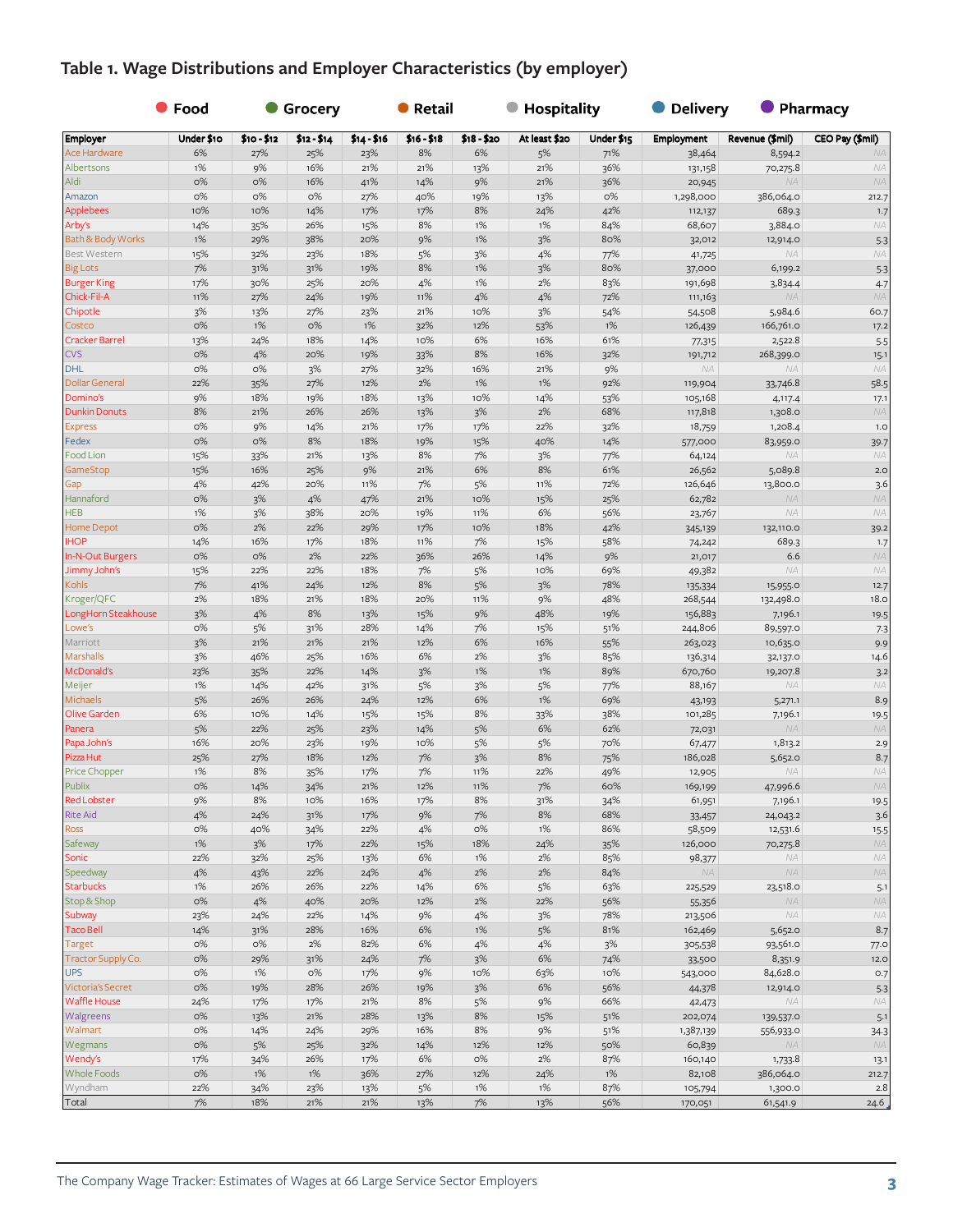| Table 2. Wage Distributions and Employer Characteristics (by sector) |
|----------------------------------------------------------------------|
|----------------------------------------------------------------------|

| Industry    | Under \$10 | $$10 - $12$ | $$12 - $14$ | $$14 - $16$ | $$16 - $18$ | $$18 - $20$ | At least \$20 | Under S15 | Employment | Revenue (\$bn) | CEO Pav (\$mil) |
|-------------|------------|-------------|-------------|-------------|-------------|-------------|---------------|-----------|------------|----------------|-----------------|
| Delivery    | $O\%$      | $O\%$       | 3%          | 22%         | 25%         | 15%         | 34%           | 8%        | 806,000    | 184.88         | 84.39           |
| Food        | 13%        | 21%         | 20%         | 18%         | 12%         | 6%          | 11%           | 63%       | 133,415    | 5.68           | 12.74           |
| Grocery     | 2%         | 11%         | 24%         | 26%         | 14%         | 9%          | 14%           | 49%       | 89,684     | 141.42         | 115.36          |
| Hospitality | 13%        | 29%         | 22%         | 17%         | 7%          | 3%          | 7%            | 73%       | 136,847    | 5.97           | 6.36            |
| Pharmacy    | 1%         | 14%         | 24%         | 21%         | 18%         | 8%          | 13%           | 50%       | 142,414    | 143.99         | 7.93            |
| Retail      | 4%         | 23%         | 24%         | 23%         | 12%         | 5%          | 10%           | 60%       | 181,091    | 67.09          | 18.81           |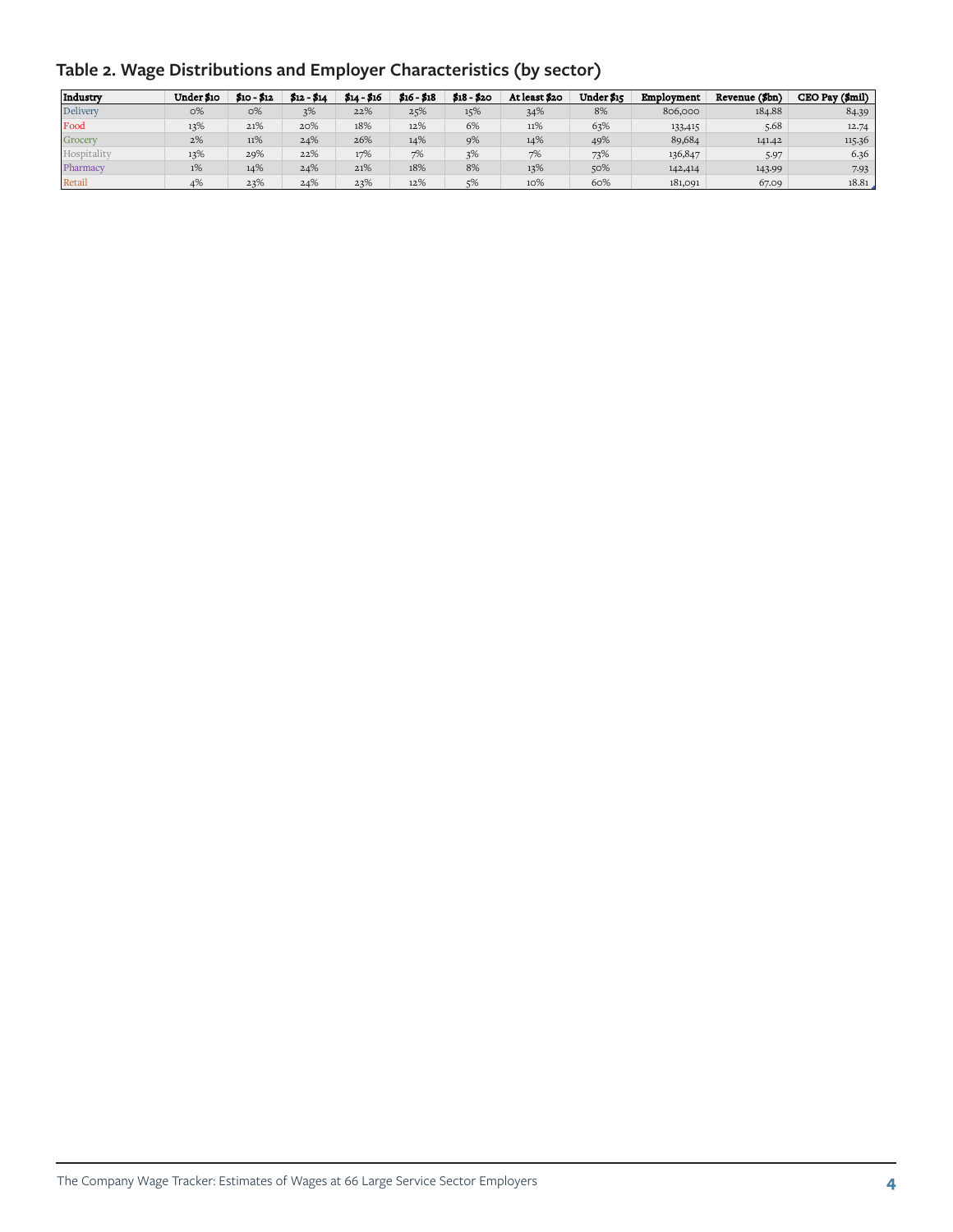## **Methodological Appendix**

Data were collected by The Shift Project between March and November 2021. The Shift Project has collected survey data from hourly service sector workers employed at large retail and food establishments since the fall of 2016. The data presented here is based on a subsample of 20,933 hourly service sector workers employed at 66 of the largest food service and retail firms who were interviewed between March 2021 and November 2021. The surveys were completed in two waves: the spring wave in March, April, and May of 2021 (N=11,498) and the Fall wave in September, October, and November of 2021 (N=9,435). The survey data collection was national in scope and the survey sample includes respondents from all 50 U.S. states and Washington, D.C. Uniquely, The Shift Project data identify the firm at which each respondent works and contains substantial numbers of respondents at each of the 66 firms described here. The average number of respondents per firm is 317.

The Shift Project recruits survey respondents using online Facebook/Instagram advertisements, targeted to workers employed at large retail and food service employers. Those who responded to the Shift survey invitation were automatically routed to a survey landing page where they were asked to consent to participate in the study, then began the online self-administered survey using the Qualtrics platform. As an incentive, those who completed the survey and provided contact information were entered into a drawing for a \$500 Amazon gift card. The survey included modules on job characteristics, work schedules, demographics, economic stability, health, parenting, and child outcomes. To screen out invalid survey responses, we used an attention filter (a question that instructed respondents to select a particular response category to verify the accuracy of their responses).

Total employee counts at each firm are estimated from Reference Solutions data that The Shift Project purchased and processed. These counts pertain to workers employed at each firm in the United States, excluding corporate offices. CEO pay was collected by EPI using Compustat data. CEO pay refers to total realized compensation, including salaries and benefits and realized or vested stock options. Revenue estimates come from Compustat data or, when unavailable, Capital IQ. Revenues are generally sales for U.S. operations but may sometimes include subsidiaries and also some international operations. Wages are non-inclusive at the upper boundary. For example, the range \$10-\$12 includes wages ranging from \$10 to just under \$12.

Hourly wage percentiles are constructed from respondents' hourly wage and tips data. In addition to their hourly wage, respondents are also asked whether they are paid tips and how much. 23% of workers in the sample report receiving tips, concentrated in food service. For workers who report receiving tips in addition to their hourly wage, tips are added in after converting usual weekly tips to estimated hourly tips. If workers report their usual hours worked in a week: hourlywage\_including\_tips = hourlywage + (weekly\_tips / usual\_weekly\_hours). For workers who did not respond to the usual weekly hours question, we take the employer-season mean usual weekly hours and divide by that: hourlywage\_including\_tips = hourlywage + (weekly\_tips / employer\_average\_ usual\_weekly\_hours).

Workers are asked the following questions about their wages:

Hourly Wage: *"How much are you paid per hour at [EMPLOYER NAME]? Please enter dollars per hour (for example, if you earn \$10 per hour, enter 10.00)."*

Tips (Spring 2021): "*In addition to your hourly wage, do you receive extra tips?*" With response options: "*Yes, I receive tips*" and "*No, I don't get tips*"

Tips (Fall 2021): "*Does that include any tips you might receive at [EMPLOYER NAME]?*" With response options: "*Yes*", "*No, I get tips in addition to my hourly wage*", and "*No, I don't get tips*"

Amount Tips : "*Please enter the amount you usually earn in tips per week at [EMPLOYER NAME]. Please enter a dollar amount (for example, if you earn \$100 in tips per week, enter 100).*"

Usual Weekly Hours: "*How many hours per week do you usually work at [EMPLOYER NAME]? Please enter a number between 0 and 80 hours per week.*"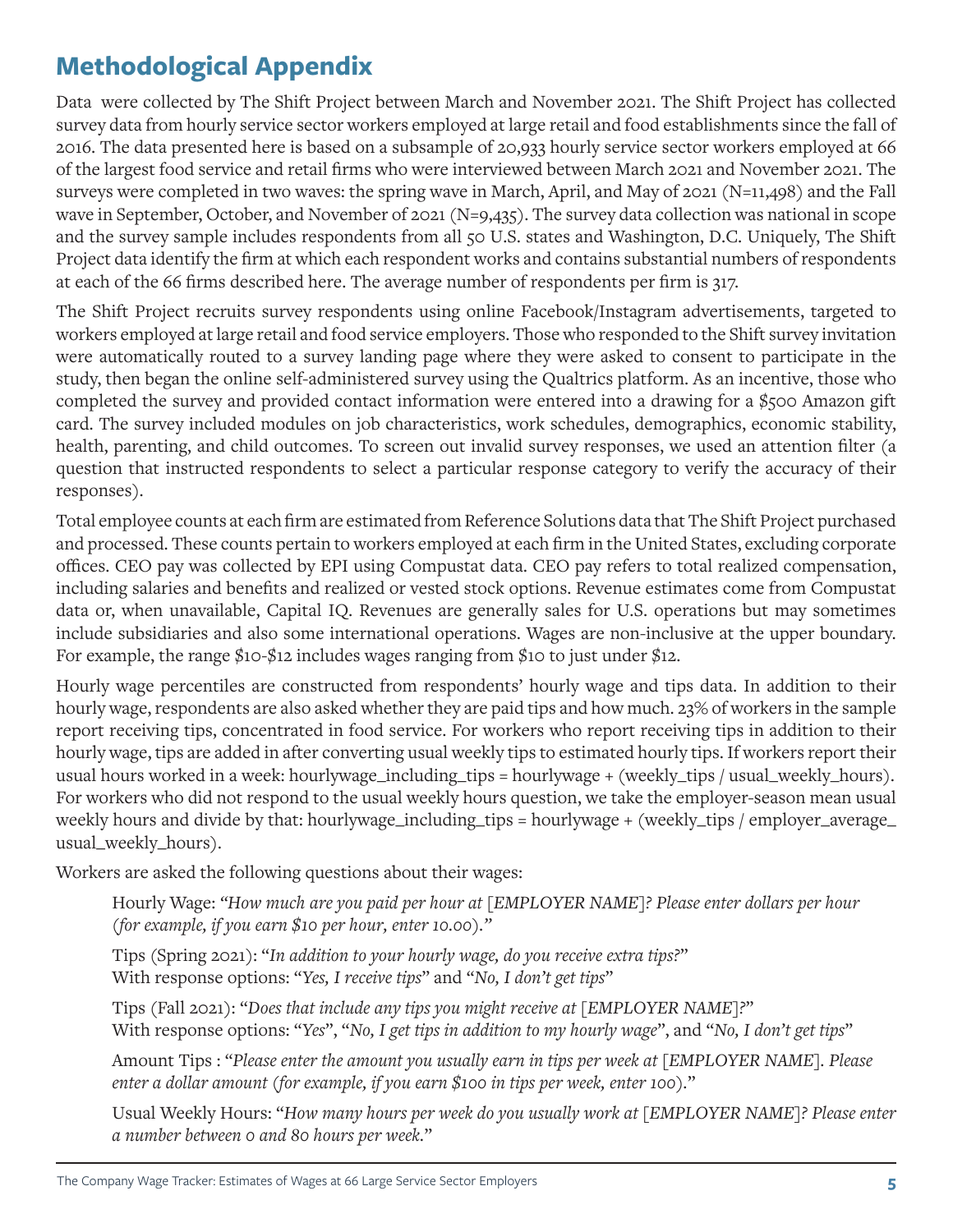In Spring 2021, workers are routed to the Amount Tips question if they answered "Yes, I receive tips" in the Tips question. In Fall 2021, workers are routed to the Amount Tips question if they answered "No, I get tips in addition to my hourly wage". Workers who responded "Yes" to Tips in Fall 2021 are removed from the sample since we did not collect their corresponding weekly tips; they make up 4% of respondents to the tips question.

For a detailed discussion of The Shift Project data collection, methodology, and data validation, see: Schneider, D. and K. Harknett. 2019. "What's to Like?" Facebook as a Tool for Survey Data Collection." Sociological Methods & Research. [http://doi.org/10.1177/0049124119882477.](http://doi.org/10.1177/0049124119882477. ) 

Additional peer-reviewed articles using the Shift Project data are listed below:

- » Mariana Amorin and Daniel Schneider. Forthcoming. "Schedule Unpredictability and the Use of High-Cost Financial Services: The Case of Service Workers." Sociological Science.
- » Josh Chopper, Daniel Schneider, and Kristen Harknett. 2021. "[Uncertain Time: Precarious Schedules and](https://doi.org/10.1177/00197939211048484)  [Job Turnover in the U.S. Service Sector.](https://doi.org/10.1177/00197939211048484)" ILR Review.
- » Julia Goodman and Daniel Schneider. 2021. "[The Effects of Paid Medical and Caregiving Leave on the](https://bmcpublichealth.biomedcentral.com/articles/10.1186/s12889-021-11999-9) [Economic Security and Wellbeing of Service Sector Workers](https://bmcpublichealth.biomedcentral.com/articles/10.1186/s12889-021-11999-9)." BMC Public Health.
- » Kristen Harknett, Daniel Schneider, and Veronique Irwin. 2021. ["Evaluating the Impacts of the Seattle](https://www.dol.gov/sites/dolgov/files/OASP/evaluation/pdf/LRE_Harknett-EvaluatingImpactsSeattleSecureSchOrdinance_December2020.pdf)  [Secure Scheduling Ordinance](https://www.dol.gov/sites/dolgov/files/OASP/evaluation/pdf/LRE_Harknett-EvaluatingImpactsSeattleSecureSchOrdinance_December2020.pdf)." Proceedings of the National Academy of Sciences.
- » Daniel Schneider, Elmer Vivas Portillo, and Kristen Harknett. 2021. ["Under Pressure: Evidence from New](https://doi.org/10.1377/hlthaff.2020.02320) [Employer Provision of Paid Sick Leave at Olive Garden.](https://doi.org/10.1377/hlthaff.2020.02320)" Health Affairs.
- » Daniel Schneider and Kristen Harknett. 2021. ["Maternal Exposure to Work Schedule Uncertainty and Child](http://doi.org/10.1111/jomf.12800)  [Behavior](http://doi.org/10.1111/jomf.12800)." Journal of Marriage and Family.
- » Kristen Harknett, Daniel Schneider, and Rebecca Wolfe. 2020. "[Losing Sleep over Work Scheduling? The](http://doi.org/10.1016/j.ssmph.2020.100681) [Relationship between Work Schedules and Sleep Quality for Service Sector Workers.](http://doi.org/10.1016/j.ssmph.2020.100681)" SSM Population Health.
- » Daniel Schneider and Kristen Harknett. 2020. ["Hard Times: Routine Schedule Unpredictability and](http://doi-org/10.1093/sf/soaa079) [Material Hardship among Service Sector Workers.](http://doi-org/10.1093/sf/soaa079)" Social Forces.
- » Kristen Harknett, Daniel Schneider, and Sigrid Luhr. 2020. ["Who Cares if Parents have Unpredictable](http://doi-org/10.1093/socpro/spaa020)  [Work Schedules? The Association between Just-in-Time Work Schedules and Child Care Arrangements."](http://doi-org/10.1093/socpro/spaa020) Social Problems.
- » Adam Storer, Daniel Schneider, and Kristen Harknett. 2020. ["Race/Ethnic Gaps in Service-Sector Job](http://doi.org/10.1177/0003122420930018) [Quality: Firm Sorting and Organizational Dynamics.](http://doi.org/10.1177/0003122420930018)" American Sociological Review.
- » Daniel Schneider. 2020. "[Paid Sick Leave in Washington State: Evidence on Employee Outcomes](http://doi.org/10.2105/AJPH.2019.305481)." American Journal of Public Health.
- » Daniel Schneider and Kristen Harknett. 2019. "[Consequences of Routine Schedule Instability for Worker](http://doi.org/10.1177/0003122418823184) [Health and Wellbeing](http://doi.org/10.1177/0003122418823184)." American Sociological Review.